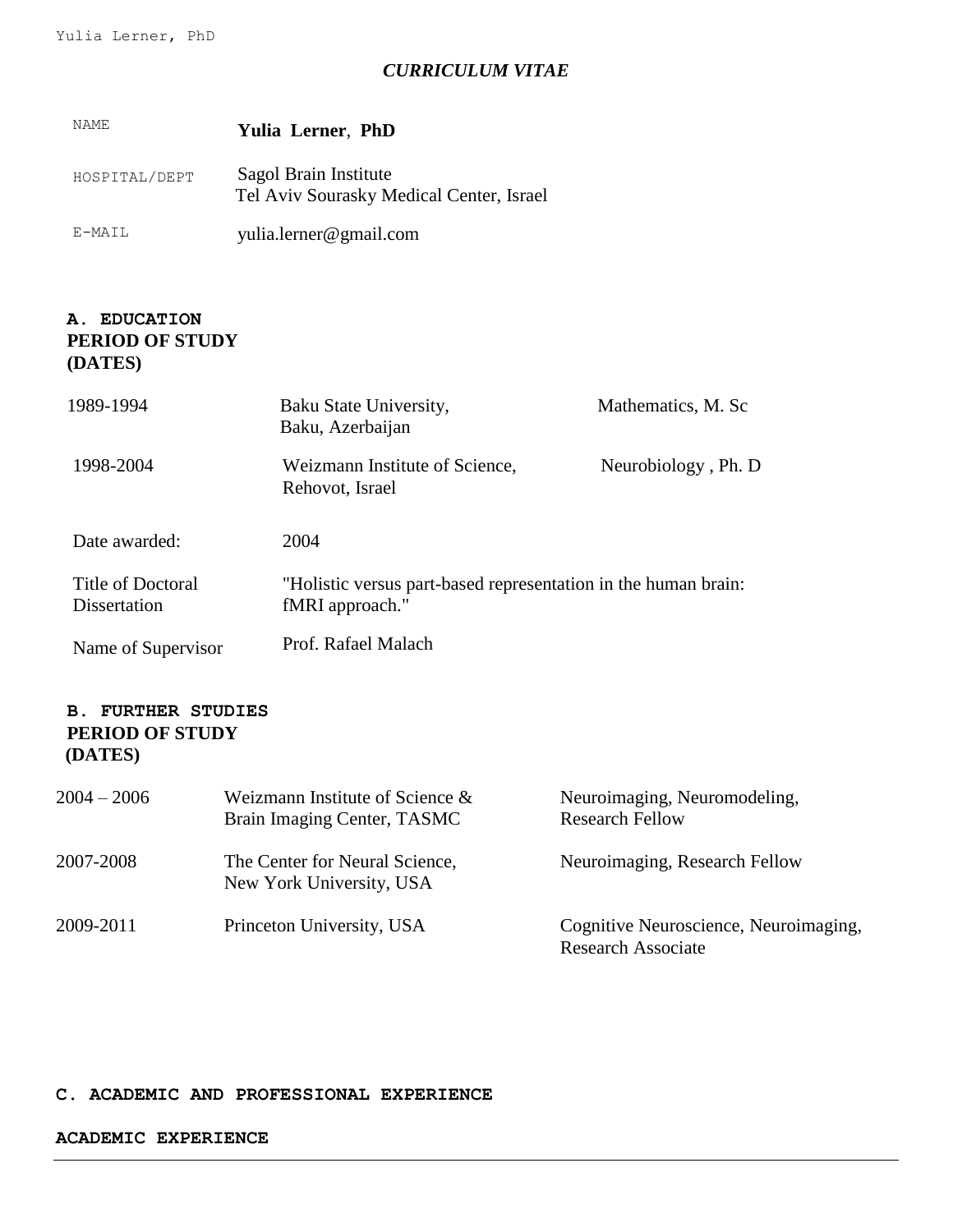| Yulia Lerner, PhD<br>2000-2006 | Department of Science Teaching, Weizmann Institute of Science<br>Scientific workshops for high school students: "Human Brain and vision".<br>Organizer and mentor |
|--------------------------------|-------------------------------------------------------------------------------------------------------------------------------------------------------------------|
| 2000-2006                      | Weizmann Institute of Science<br>International and Israel Scientific Summer Camps<br>Scientific Instructor                                                        |
| 2004-2005                      | Tel Aviv Sourasky Medical Center<br>BrainVoyager Software Package for undergraduate and graduate students<br>Instructor                                           |
| 2008                           | New York University<br>Mentoring undergraduate (pre-med) students                                                                                                 |
| 2009                           | Princeton University<br>Mentoring graduate students in the lab                                                                                                    |
| 2012                           | University of Amsterdam, Netherlands<br>The 2 <sup>nd</sup> CCCT Summer School<br>Invited lecturer                                                                |
| 2007-Present                   | Tel Aviv Sourasky Medical Center<br>fMRI data analyses for graduate students (Tel Aviv Univ.)<br>Lecturer                                                         |

# **PROFESSIONAL EXPERIENCE**

# **Positions and Employment**

| $2016$ – Present | Functional Brain Mapping Unit (Sagol Brain Institute)<br>Tel-Aviv Sourasky Medical Center<br><b>Senior Researcher</b> |
|------------------|-----------------------------------------------------------------------------------------------------------------------|
| 2011-2016        | Neurology Department & Functional Brain Mapping Unit,<br>Tel-Aviv Sourasky Medical Center<br><b>Senior Researcher</b> |
| 2014-Present     | Tel Aviv University<br>Senior Lecturer                                                                                |
| 2016             | Ben-Gurion University of the Negev,<br>Lecturer                                                                       |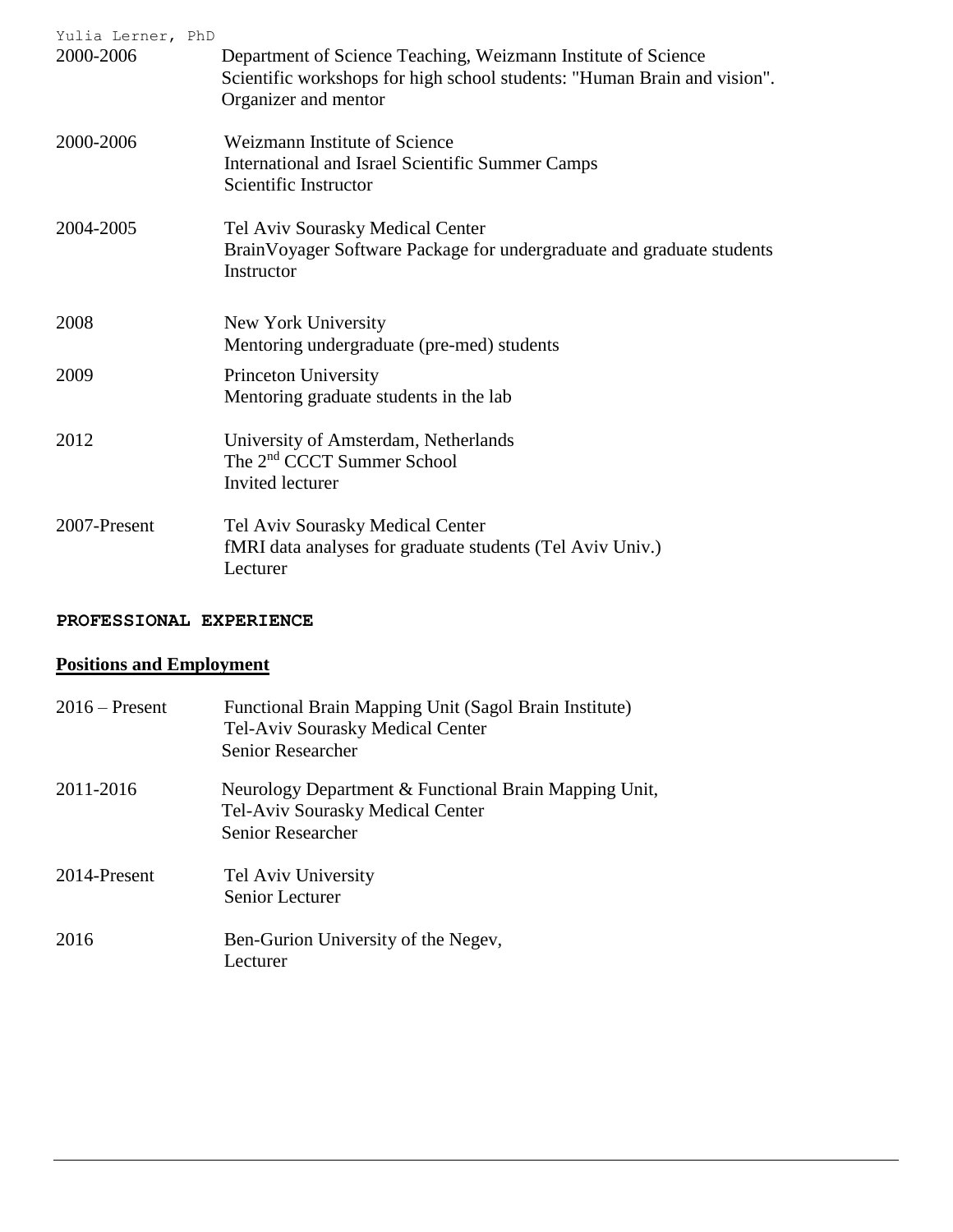#### **Other Experience**

- 2000 Present Communication to local society: e.g., series of lectures on human brain, perception and vision for the local school groups; popular articles in local journals; presentations on national radio
- 2004 Present Ad-hoc referee on peer review journals: e.g., NeuroImage, Human Brain Mapping, Cerebral Cortex, Journal of Cognitive Neuroscience, Journal of Neuroscience Methods

#### **D. ACTIVE PARTICIPATION IN SCIENTIFIC MEETINGS YEAR NAME OF MEETING, CITY, COUNTRY**

1999 8<sup>th</sup> Meeting of Israel Society for Neurosciences (ISFN), Eilat (Poster)  $2001$  10<sup>th</sup> Meeting of Israel Society for Neurosciences (ISFN), Eilat (Lecture) 2002 11<sup>th</sup> Meeting of Israel Society for Neurosciences (ISFN), Eilat (Lecture) 2002 3<sup>rd</sup> Forum of European Neuroscience, Paris, France (Poster) 2003  $12<sup>th</sup>$  Meeting of Israel Society for Neurosciences (ISFN), Eilat (Oral Presentation) 2003 The Annual Meeting of the Association for Research in Vision and Ophtalmology, USA (Poster) 2003 9<sup>th</sup> Annual Meeting of the Organization of Human Brain Mapping, New York, NY, USA (Poster) 2005 35<sup>th</sup> Annual Meeting of the Society for Neuroscience, Washington DC, USA (Lecture) 2005 11<sup>th</sup> Annual Meeting of the Organization of Human Brain Mapping, Toronto, Canada (Poster) 2005 Tel Aviv Human Brain Mapping, Tel Aviv, Israel (Invited Presentation) 2007 13th Annual Meeting of the Organization of Human Brain Mapping, Chicago, IL, USA (Poster) 2007 <sup>7th</sup> Annual Meeting of the Vision Sciences Society, Sarasota, FL, USA (Poster) 2008 8<sup>th</sup> Annual Meeting of the Vision Sciences Society, Naples, FL, USA (Poster) 2009 9<sup>th</sup> Annual Meeting of the Vision Sciences Society, Naples, FL, USA (Poster) 2009 15<sup>th</sup> Annual Meeting of the Organization of Human Brain Mapping, San Francisco, CA, USA (Poster) 2010 Tel Aviv Human Brain Mapping, Tel Aviv, Israel (Invited Lecture) 2010 16<sup>th</sup> Annual Meeting of the Organization of Human Brain Mapping, Barcelona, Spain (Poster) 2010 Gordon Research Conference, Lewiston, Maine, USA (Invited Presentation) 2011 41<sup>st</sup> Annual Meeting of the Society for Neuroscience, Washington DC, USA (Poster) 2011 Tel Aviv Sourasky Medical Center Conference, Tel Aviv, Israel (Oral Presentation) 2012 16<sup>th</sup> Congress of the European Federation of Neurological Societies, Stockholm, Sweden (e-Poster) 2012 42<sup>nd</sup> Annual Meeting of the Society for Neuroscience, New Orleans, USA (Poster) 2012  $2<sup>nd</sup>$  Summer School of the Center for Creation, Content and Technology, Amsterdam, Netherlands (Invited Lecture) 2013 Conference of the Society for Cognitive Studies of the Moving Image, Berlin, Germany (Lecture) 2013 XXI World Congress of Neurology, Vienna, Austria (Poster) 2013 Annual Meeting of the Israel Neurological Association, Dead Sea, Israel (Lecture)  $2014$  22<sup>nd</sup> European Congress of Psychiatry, Munich, Germany (e-Poster) 2014 EFNS-ENS Joint Congress of European Neurology, Istanbul, Turkey (Poster with Discussion) 2014 OHBM 2014 Annual Meeting, Hamburg, Germany (e-Poster) 2014 XVI World Congress of Psychiatry, Madrid, Spain (Poster) 2015 9<sup>th</sup> World Congress on Controversies in Neurology (CONy), Budapest, Hungary (Poster) 2015 24<sup>th</sup> Annual Meeting of Israel Society for Neurosciences (ISFN), Eilat, Israel (Lecture) 2016 24<sup>th</sup> European Congress of Psychiatry, Madrid, Spain (e-Poster) 2016 10<sup>th</sup> World Congress on Controversies in Neurology (CONy), Lisbon, Portugal (Poster) 2016 OHBM 2016 Annual Meeting, Geneva, Switzerland (Poster)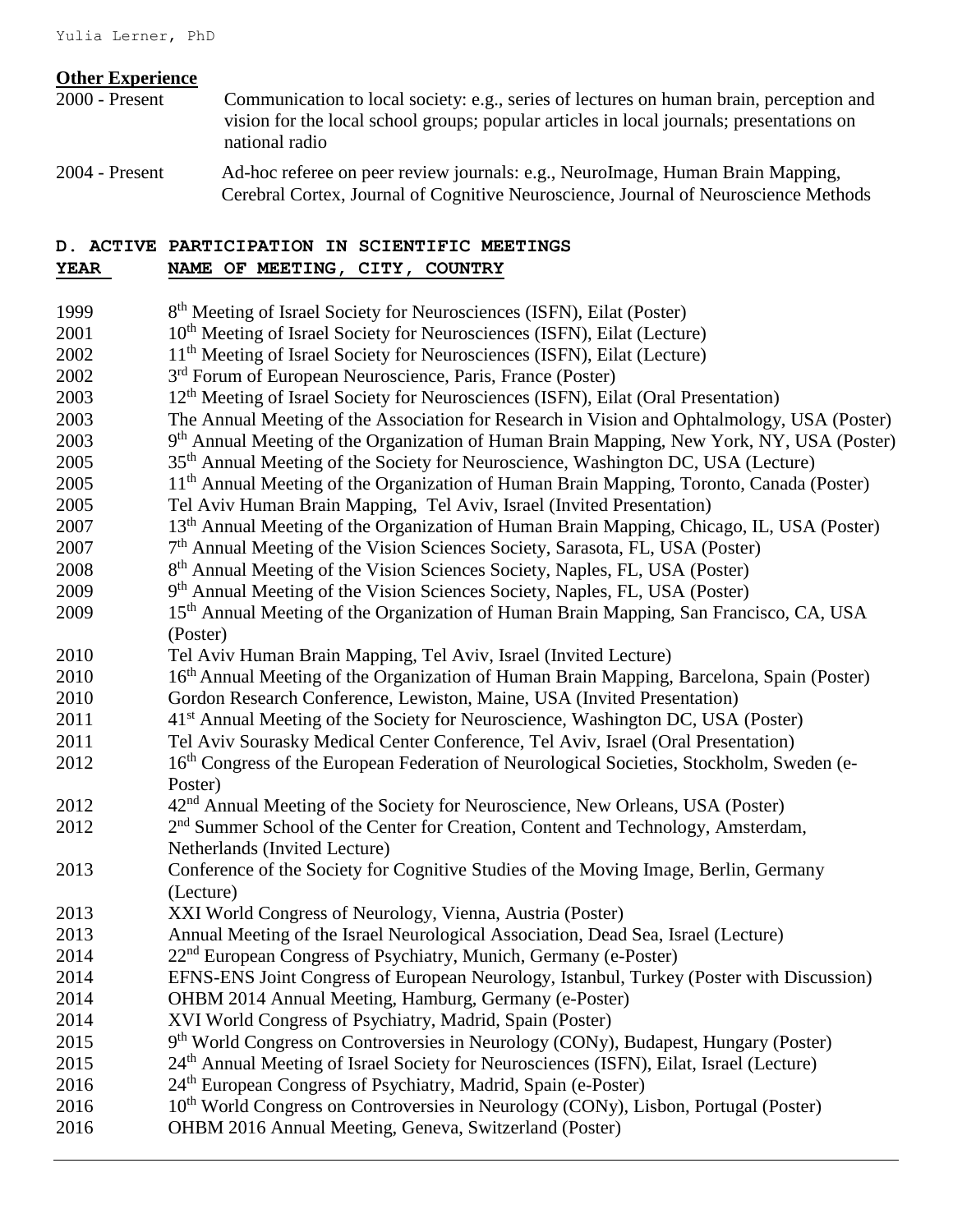#### Yulia Lerner, PhD

- 2016 Champlimaud Neuroscience Symposium, Lisbon, Portugal
- $2017$  25<sup>th</sup> European Congress of Psychiatry, Florence, Italy (e-Poster)
- 2017 Alzheimer's Association International Conference, London, England (Poster)
- 2017 XXIII World Congress of Neurology, Kyoto, Japan (e-Poster)
- 2017 International Conference & Exhibition on Alzheimers Disease & Dementia, Rome, Italy
- 2018 26<sup>th</sup> European Congress of Psychiatry, Nice, France (e-Poster)
- 2018 OHBM 2018 Annual Meeting, Singapore (Poster)
- 2019 24<sup>th</sup> International Conference on Neurosurgery and Neuroscience, Edinburgh, Scotland
- 2019  $32<sup>nd</sup>$  European Neurology Congress, London, England
- 2019 10<sup>th</sup> IBRO World Congress of Neuroscience, Daegu, Korea

## E**. ACADEMIC AND PROFESSIONAL AWARDS**

### **E.1.2 EXTERNAL GRANTS**

| <b>YEAR</b>   | <b>FOUNDATION</b>             | <b>TITLE</b>          | <b>SUM</b>   | $CO-$              | P.I.         |
|---------------|-------------------------------|-----------------------|--------------|--------------------|--------------|
|               |                               |                       |              | <b>RESEARCHERS</b> |              |
| 2011-2012     | International                 | <b>Return Home</b>    | 17,000 EURO  |                    | Yulia Lerner |
|               | <b>Brain Research</b>         | Grant                 |              |                    |              |
|               | Organization                  |                       |              |                    |              |
| 2011-2012     | <b>Israel Ministry</b>        | <b>Return Home</b>    | 60,000 NIS   |                    | Yulia Lerner |
|               | of Absorption                 | Grant                 |              |                    |              |
| 2012-2016     | Marie Curie                   | Career                | 100,000 EURO |                    | Yulia Lerner |
|               | $\text{Actions} - 7\text{th}$ | Integration           |              |                    |              |
|               | Framework                     | Grant                 |              |                    |              |
|               | Programme of                  |                       |              |                    |              |
|               | the European                  |                       |              |                    |              |
|               | Union                         |                       |              |                    |              |
|               |                               |                       |              |                    |              |
| 2014-2015     | <b>Gassner Fund</b>           |                       | 74,000 NIS   |                    | Yulia Lerner |
|               | for Medical                   |                       |              |                    |              |
|               | Research                      |                       |              |                    |              |
| 2013-2015     | Ministry of                   | Eshkol                | 200,000 NIS  |                    | Yulia Lerner |
|               | Science,                      | Scholarship for       |              |                    |              |
|               | Technology and                | Postdoctoral          |              |                    |              |
|               | Space                         | Fellow                |              |                    |              |
| 2016          | BeyondVerbal                  | One-year              | 25,000 NIS   |                    | Yulia Lerner |
|               |                               | scholarship for       |              |                    |              |
|               |                               | <b>PhD</b> Student    |              |                    |              |
| 2016-2018     | <b>NIPI</b>                   | Young                 | \$30,000     |                    | Yulia Lerner |
|               |                               | Investigator          |              |                    |              |
|               |                               | <b>Research Grant</b> |              |                    |              |
| $2018 - 2021$ | <b>ISF</b>                    | Individual            | 200,000 NIS  |                    | Yulia Lerner |
|               |                               | <b>Research Grant</b> | /year        |                    |              |
|               |                               |                       |              |                    |              |
|               |                               |                       |              |                    |              |

### **E.2 FELLOWSHIPS**

- 2004 Charles Clore Postdoctoral Fellowship
- 2006 International Brain Research Organization Postdoctoral Fellowship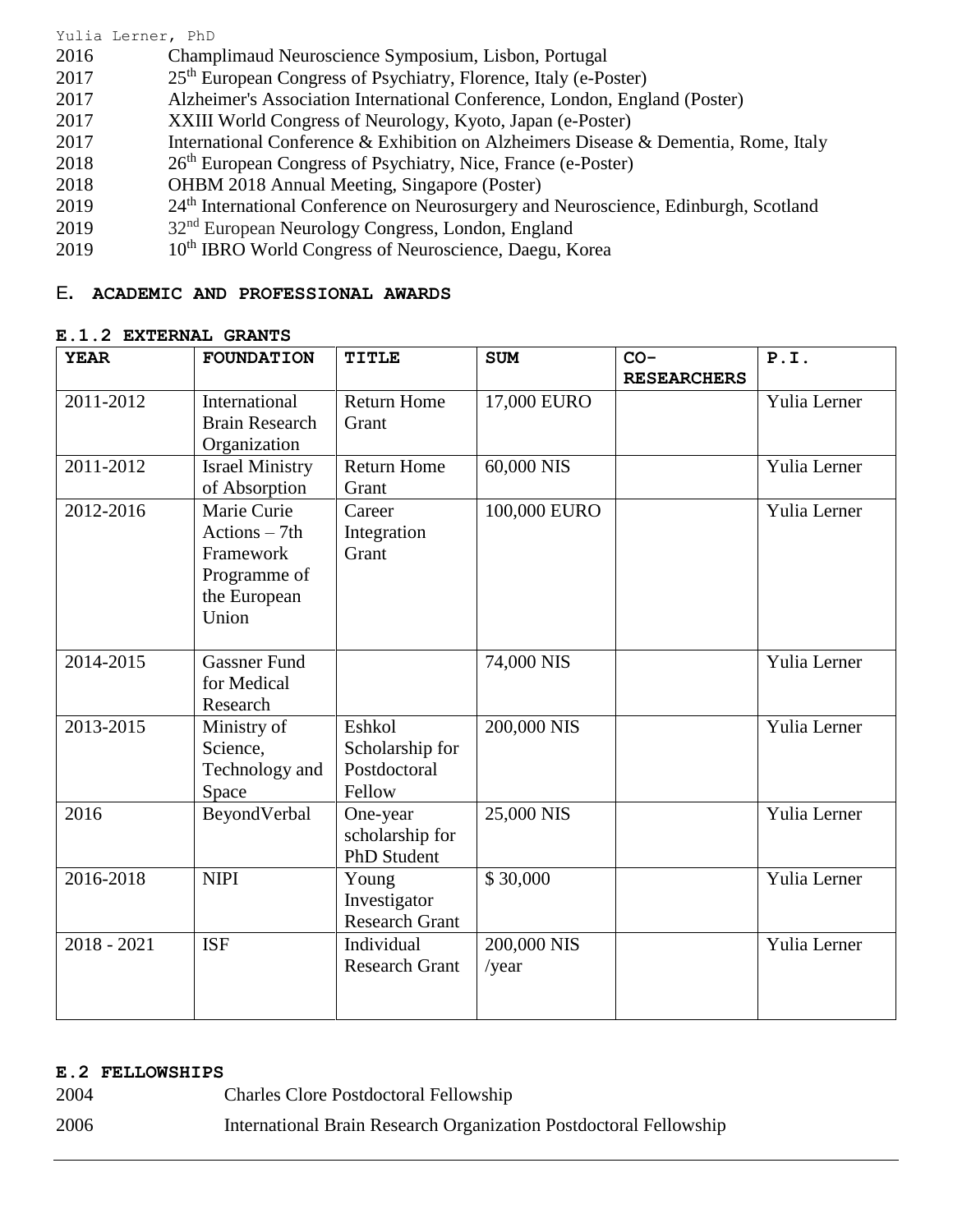|      | Yulia Lerner, PhD |                                       |
|------|-------------------|---------------------------------------|
| 2010 |                   | Gordon Research Conference Fellowship |

#### **E.3 SCHOLARSHIPS**

| 1989-1994 | Dean Scholarship for Outstanding Achievements (Red Diploma) |  |
|-----------|-------------------------------------------------------------|--|
|           |                                                             |  |

# **E.4 PRIZES**

| 2002 | <b>Israel Society for Neuroscience Travel Award</b>             |
|------|-----------------------------------------------------------------|
| 2003 | Weizmann Institute of Science Travel Award                      |
| 2005 | Organization of Human Brain Mapping Travel Award                |
| 2005 | The National Institute for Psychobiology in Israel Travel Award |
| 2007 | Peter Gruber International Research Award in Neuroscience       |

## **F. MEMBERSHIP IN PROFESSIONAL SOCIETIES YEAR SOCIETY (COUNTRY)**

| 1999-Present | Israel Society for Neuroscience (ISFN)           |
|--------------|--------------------------------------------------|
| 2002         | European Neuroscience Society (ENS)              |
| 2003-2009    | Organization for Human Brain Mapping (OHBM)      |
| 2005-Present | Society for Neuroscience (SFN)                   |
| 2007-2011    | International Brain Research Organization (IBRO) |
| 2007-2009    | Vision Sciences Society (VSS)                    |
| 2012         | European Federation of Neurological Societies    |
| 2013         | <b>Israel Neurological Society</b>               |

#### **G. STUDENTS MENTORED**

| <b>PERIOD</b><br><b>(YEARS)</b> |          | <b>STUDENT</b><br>NAME OF<br><b>SUBJECT</b><br>TITLE OF<br><b>THESIS</b><br>NAME OF ACADEMIC INSTITUTION                                                                                                                                                                                                                                   |
|---------------------------------|----------|--------------------------------------------------------------------------------------------------------------------------------------------------------------------------------------------------------------------------------------------------------------------------------------------------------------------------------------------|
| 2011-2016                       | Post doc | Galit Yogev Seligmann<br>Developing early functional neuromarkers for abnormal cognitive decline:<br>multimodal brain imaging approach in MCI<br>Sackler Faculty of Medicine, Tel Aviv University<br><b>2013:</b> Granted with the Eshkol Scholarship, funded by the Ministry of<br>Science, Technology and Space, 200,000 NIS for 2 years |
| 2013-2017                       | PhD      | Noga Oren (with Prof. Nir Giladi)<br>Characterizing functional neuronal patterns of normal aging in cognitive<br>and emotional domains related to incipient Alzheimer's disease, using<br>functional magnetic resonance imaging.<br>Sackler Faculty of Medicine, Tel Aviv University                                                       |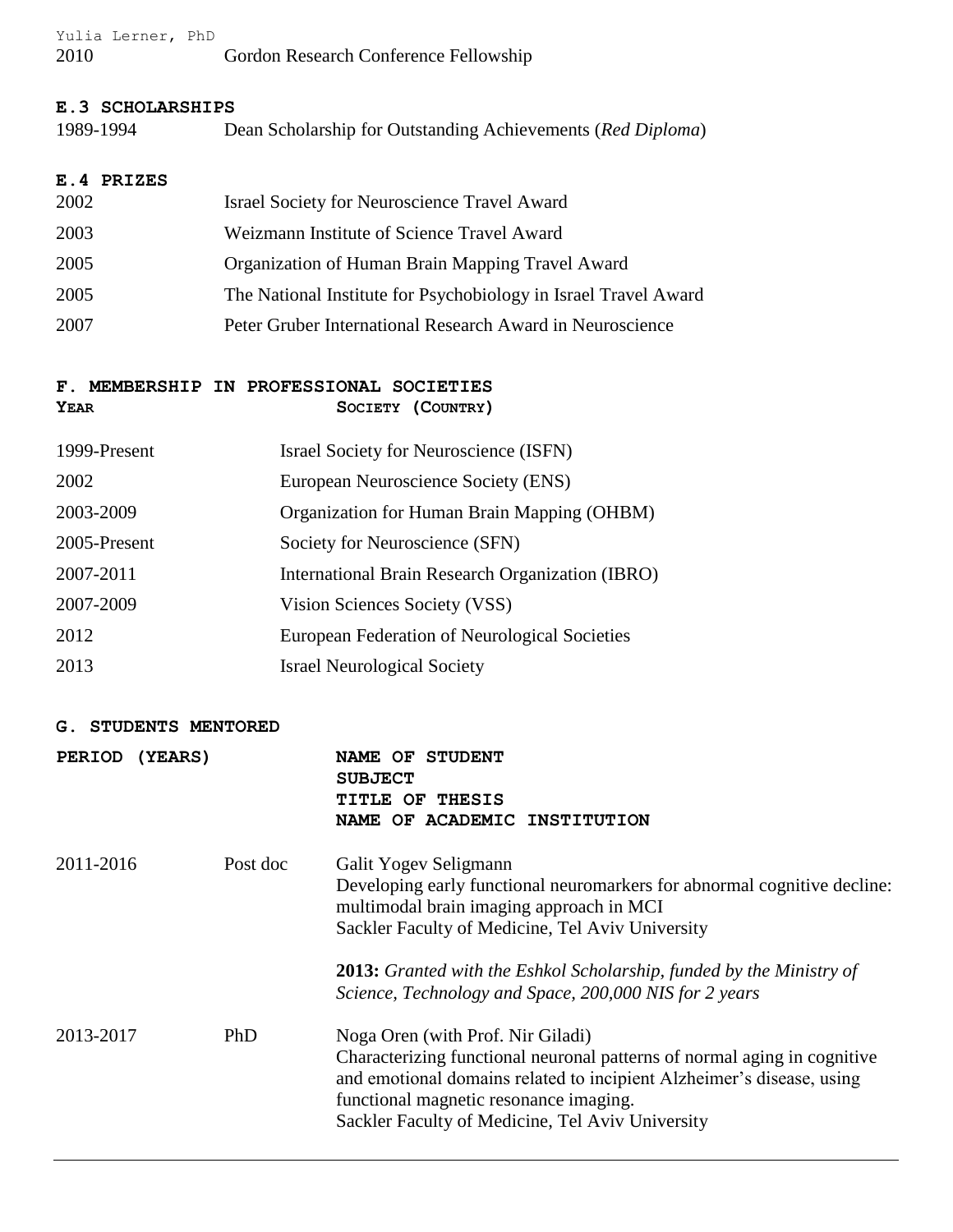| Yulia Lerner, PhD<br>2014-Present | MSc-PhD    | <b>Tamir Eisenstein</b><br>Sackler Faculty of Medicine, Tel Aviv University   |
|-----------------------------------|------------|-------------------------------------------------------------------------------|
| 2016-2017                         | <b>MSc</b> | Plia Bary<br>Sagol School of Neuroscience, Tel Aviv University                |
| 2016-Present                      | PhD        | <b>Ayelet Or-Borichev</b><br>Sackler Faculty of Medicine, Tel Aviv University |
| $2018 - 2019$                     | <b>MSc</b> | Noa Sharon<br>Sagol School of Neuroscience, Tel Aviv University               |
| 2020-                             | <b>MSc</b> | Niv Siton<br>Sagol School of Neuroscience, Tel Aviv University                |

## **SCIENTIFIC PUBLICATIONS**

- 1. Yogev-SeligmannG., Eisenstein T., Ash E., Giladi N., Sharon H., NachmanS., Kodesh E., Hendler T., **Lerner Y.** (2020) Functional brain plasticity following physical exercise in older adults with amnestic mild cognitive impairment.
- 2. Eisenstein T., Yogev-Seligmann G., Ash E., Giladi N., Sharon H., Shapira-Lichter, I. Nachman S., Hendler T., **Lerner Y.** (2020) Maximal Aerobic Capacity is Associated with Hippocampal Cognitive Reserve in Older Adults with Amnestic Mild Cognitive Impairment. *Hippocampus*
- 3. **Lerner Y**., Scherf K.S., Katkov M., HassonU., Behrmann M. (2020) Age-Related Changes in Neural Networks Supporting Complex Visual and Social Processing in Adolescence. *J Cogn Neurosci*. *Under Revision*
- 4. Oren N., Ash E.L., Elkana O., Ben-Porat T., **Lerner Y**., Shapira-Lichter, I**.** (2020) Posterior cingulate cortex processing predicts memory level in healthy aging - a 5 year fMRI longitudinal study. *Brain Imaging and Behavior*. *Under Revision*
- 5. Oren N., Ash E.L., Shapira-Lichter, I**.**, Elkana O., Reichman-Eisikovits O., Chomsky L., **Lerner Y.** (2019) Resting-state functional connectivity of the hippocampus and its relations to subsequent memory decline in older age – a longitudinal fMRI study. *Frontiers Neuroscience, 11, 163.*
- 6. Nir T.\*, Or-Borichev A.\*, Izraitel E., Hendler T., Matot, I. **Lerner Y.** (2019) Transient Subcortical Functional Connectivity Upon Emergence from Propofol Sedation in Human Male Volunteers: Evidence for Active Emergence. *British Journal of Anaesthesia*, *123(3), 298-308.*
- 7. **Lerner Y.**, Bleich-Cohen M., Eisenstein T., Madah W., Roseman L., Solnik S., Yogev-Seligmann G., Kremer I., Hendler T. (2018) Abnormal Neural Hierarchy in Processing of Verbal Information in Patients with Schizophrenia. *Neuroimage*: *Clinical* 17, *1047-1060*.
- 8. Marron T.R., **Lerner Y.**, Berant E., Kinreich S., Shapira-LichterI., Hendler T., Faust M. (2018) Chain Free Association, Creativity, and the Default Mode Network. *Neuropsychologia, 118, 40-58.* doi: 10.1016/j.neuropsychologia.2018.03.018
- 9. Oren N., Shapira-Lichter, I., **Lerner Y.**, Hendler T., Giladi N., Ash E.L. (2018) How Attention Modulates Encoding of Dynamic Stimuli in Older Adults. *Behavioural Brain Research,* 347, 209-218.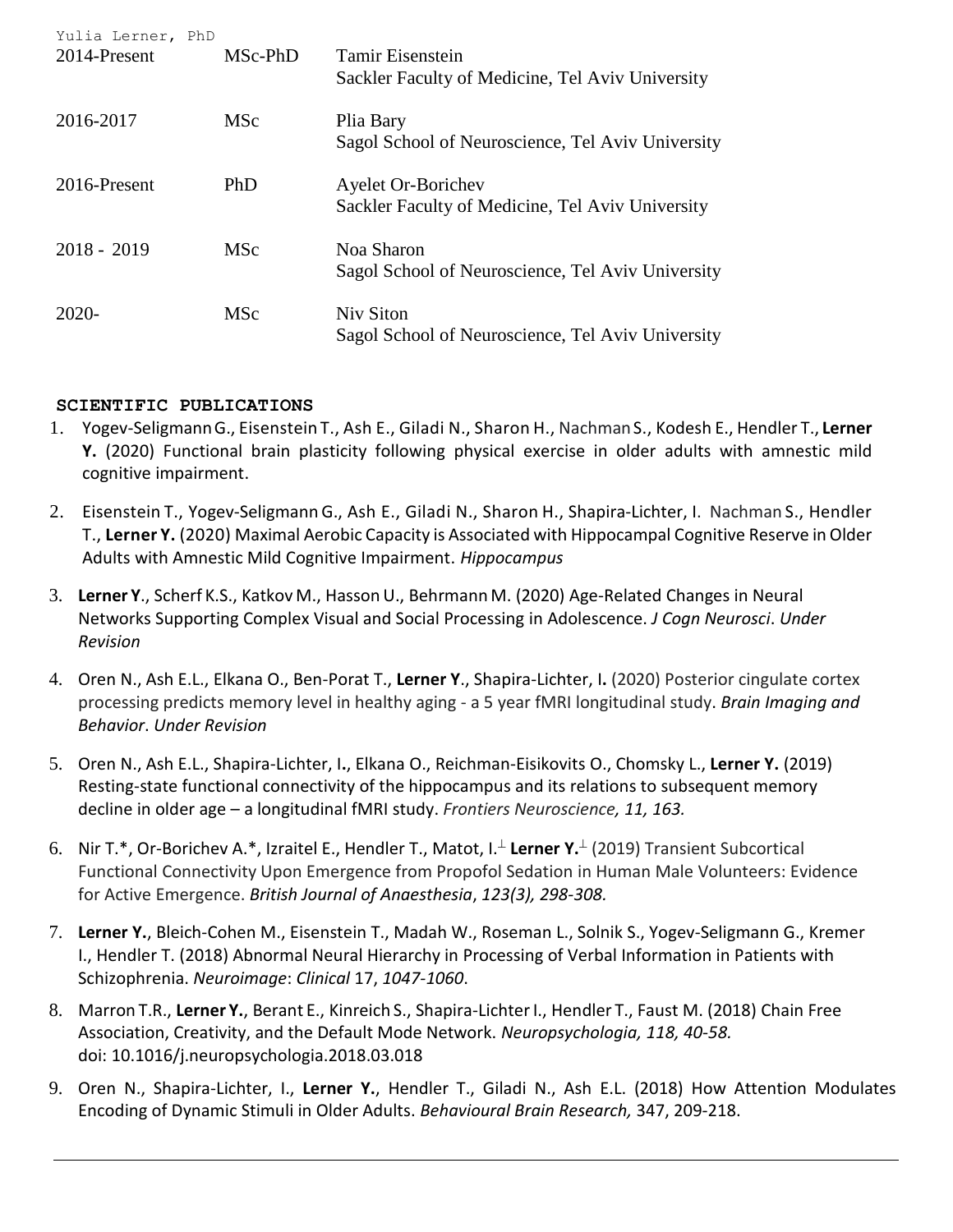Yulia Lerner, PhD

- 10. Golland Y., Levit-Binnun N., Hendler., **Lerner Y**. (2017) Neural dynamics underlying emotional transmissions between individuals. *SCAN 12(8): 1249-1260.*
- 11. Oren N., Shapira-Lichter, I., **Lerner Y.**, Tarrasch R., Hendler T., Giladi N., Ash E.L. (2017) Schema benefit vs. proactive interference: Contradicting behavioral outcomes and coexisting neural patterns. *Neuroimage, 158, 271-281.*
- 12. Yogev-Seligmann G., Oren N., Ash E., Hendler T., Giladi N., **Lerner Y.** (2016) Altered Topology in Information Processing of a Narrated Story in Older Adults with Mild Cognitive Impairment. *J Alzheimers Dis, 53*, *517- 533.*
- 13. Oren N., Shapira-Lichter, I., **Lerner Y.**, Tarrasch R., Hendler T., Giladi N., Ash E. (2016) How attention modulates encoding of dynamic stimuli. *Front. Hum Neurosci. [doi.org/10.3389/fnhum.2016.00507](https://doi.org/10.3389/fnhum.2016.00507)*
- 14. Farbood M., Heeger D., Marcus G., Hasson U., **Lerner Y.** (2015) The Neural Processing of Hierarchical Structure in Music and Speech at Different Timescales. *Front. Neurosci. 9:157. doi: 10.3389/fnins.2015.00157.*
- 15. Oren N., Yogev-Seligmann G., Ash E., Hendler T., Giladi N., **Lerner Y.** (2015) The Montreal Cognitive Assessment in Cognitively-intact Elderly: A Case for Age-adjusted Cutoffs. *J Alzheimers Dis, 43(1), 19-22*.
- 16. **Lerner Y.**, C.J. Honey CJ., Katkov M., Hasson U. (2014) Temporal scaling of neural responses to compressed and dilated natural speech. *J Neurophysiol 111(12)*.
- 17. Honey C.J., Thompson CR, **Lerner Y.**, Hasson U. (2013) Not Lost in Translation: Neural Responses Shared Across Languages. *J Neurosci, 32(44), 15277-83*.
- 18. Ben-Yakov A, Honey C.J., **Lerner Y.**, Hasson U. (2012) Loss of Reliable Temporal Structure in Event-related Averaging. *NeuroImage 63(1), 501-506*.
- 19. **Lerner Y.**, Singer N., Cohen O., Weintraub Y., Rubin N., Ungerleider L, Hendler T. (2012) Feeling without Seeing? Engagement of Ventral, but not Dorsal, Amygdala during Unaware Exposure to Emotional Faces. *J Cogn Neurosci 24 (3), 531-542.*
- 20. **Lerner Y.**, Honey C.J., Silbert L.J, Hasson U. (2011) Topographic Mapping of a Hierarchy of Temporal Receptive Windows Using a Narrated Story. *J Neurosci 31(8), 2906-2915*.
- 21. **Lerner Y.**, Zhdanov A., Papo D., Hendler T. (2009) Eyes Wide Shut: Closing Eyes Facilitates the Neural Processing of Emotional Experience with Music. *PLoS ONE 4(7), e6230.doi:10.1371/journal.pone.0006230*.
- 22. **Lerner Y.**, Epshtein B., Ullman S., Malach R. (2008) Class Information Predicts Activation by Object Fragments in Human Object Areas. *J Cogn Neurosci 20, 1189-1206*.
- 23. **Lerner Y.**, Hendler T., Malach R., Harel M., Leiba H., Stolovitch Ch., Pianka P. (2006) Selective Sizerelated Deprived Activation in Retinotopic and High Order Visual Cortex of Human Amblyopes. *NeuroImage 33(1), 169-179*.
- 24. **Lerner Y.**, Harel M., Malach R. (2004) Rapid Completion Effects in Human High Order Visual Areas. *NeuroImage 21, 516-526*.
- 25. **Lerner Y.**, Pianka P., Azmon B., Leiba H., Stolovitch Ch., Loewenstein A., Harel M., Hendler T., Malach R. (2003) Area-Specific Amblyopic Effects in Human Occipitotemporal Object Representations. *Neuron 40, 1023-1029*.